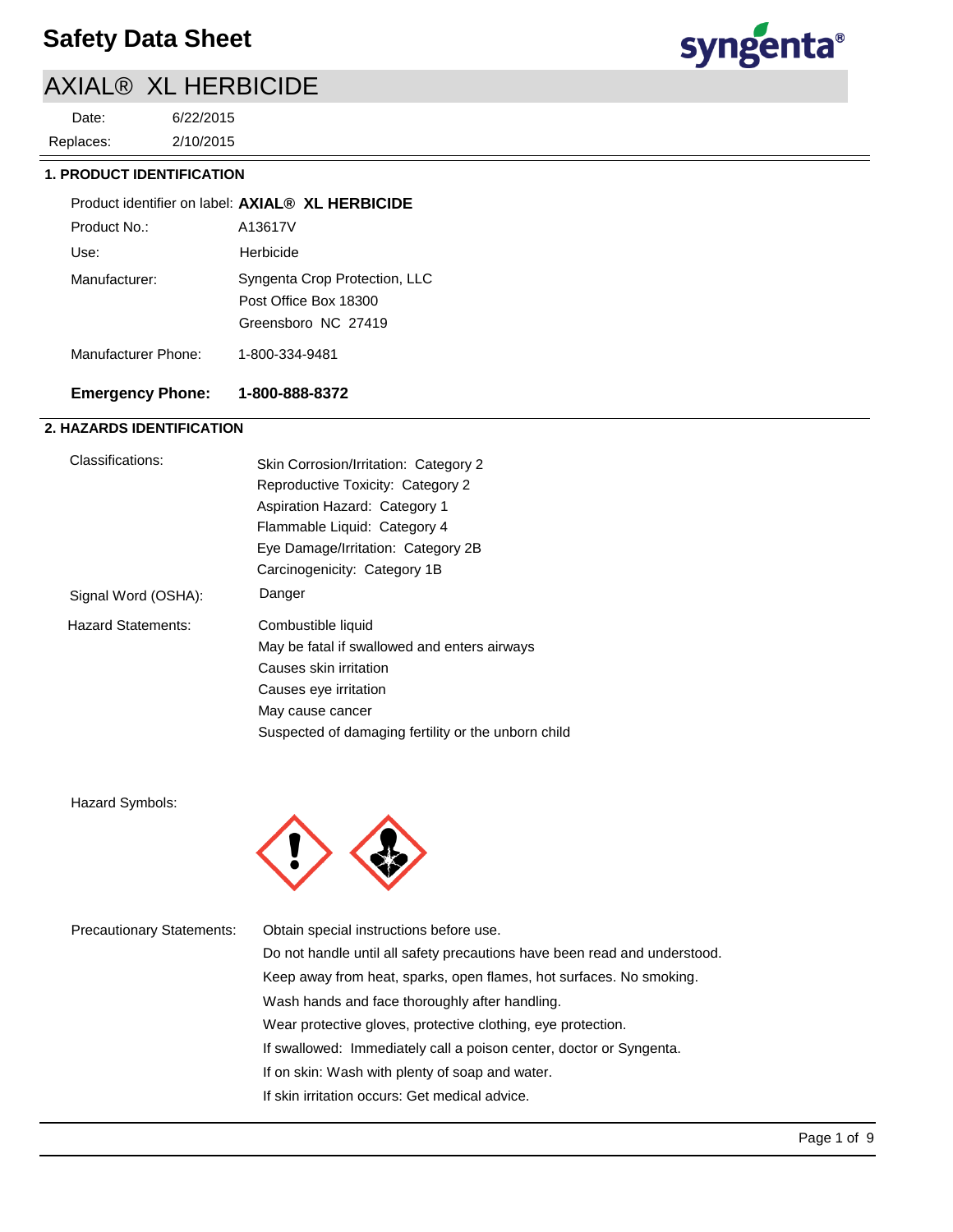|           | $\overline{1}$ $\overline{2}$ $\overline{1}$ $\overline{2}$ $\overline{3}$ $\overline{4}$ $\overline{1}$ $\overline{2}$ $\overline{1}$ $\overline{2}$ $\overline{1}$ $\overline{2}$ $\overline{1}$ $\overline{2}$ $\overline{1}$ $\overline{2}$ $\overline{1}$ $\overline{2}$ $\overline{1}$ $\overline{2}$ $\overline{1}$ $\overline{2}$ $\overline{1}$ $\overline{2}$ $\overline{$ |                                                                                                                                     |
|-----------|--------------------------------------------------------------------------------------------------------------------------------------------------------------------------------------------------------------------------------------------------------------------------------------------------------------------------------------------------------------------------------------|-------------------------------------------------------------------------------------------------------------------------------------|
| Date:     | 6/22/2015                                                                                                                                                                                                                                                                                                                                                                            |                                                                                                                                     |
| Replaces: | 2/10/2015                                                                                                                                                                                                                                                                                                                                                                            |                                                                                                                                     |
|           |                                                                                                                                                                                                                                                                                                                                                                                      | If in eyes: Rinse cautiously with water for several minutes. Remove contact lenses, if<br>present and easy to do. Continue rinsing. |
|           |                                                                                                                                                                                                                                                                                                                                                                                      | If eye irritation persists: Get medical advice.                                                                                     |
|           |                                                                                                                                                                                                                                                                                                                                                                                      | If exposed or concerned: Get medical advice/attention.                                                                              |
|           |                                                                                                                                                                                                                                                                                                                                                                                      | See Section 4 First Aid Measures.                                                                                                   |
|           |                                                                                                                                                                                                                                                                                                                                                                                      | Do NOT induce vomiting.                                                                                                             |
|           |                                                                                                                                                                                                                                                                                                                                                                                      | Take off contaminated clothing and wash it before reuse.                                                                            |
|           |                                                                                                                                                                                                                                                                                                                                                                                      | In case of fire: Use dry chemical, foam or CO2 for extinction.                                                                      |
|           |                                                                                                                                                                                                                                                                                                                                                                                      | Store in a well-ventilated place. Keep cool.                                                                                        |
|           |                                                                                                                                                                                                                                                                                                                                                                                      | Store locked up.                                                                                                                    |
|           |                                                                                                                                                                                                                                                                                                                                                                                      | Dispose of contents and container in accordance with local regulations.                                                             |
|           | Other Hazard Statements:                                                                                                                                                                                                                                                                                                                                                             | None                                                                                                                                |

# **3. COMPOSITION/INFORMATION ON INGREDIENTS**

| <b>Chemical Name</b>                                                                                                                              | Common Name                | <b>CAS Number</b>   | Concentration       |
|---------------------------------------------------------------------------------------------------------------------------------------------------|----------------------------|---------------------|---------------------|
| Naphthalene                                                                                                                                       | Naphthalene                | $91 - 20 - 3$       | $< 3.0\%$           |
| Tetrahydrofurfuryl Alcohol                                                                                                                        | Tetrahydrofurfuryl Alcohol | 97-99-4             | <b>Trade Secret</b> |
| Petroleum Solvent                                                                                                                                 | Petroleum Solvent          | <b>Trade Secret</b> | <b>Trade Secret</b> |
| Cloquintocet-Mexyl                                                                                                                                | Cloquintocet-Mexyl         | 99607-70-2          | 1.26%               |
| Other ingredients                                                                                                                                 | Other ingredients          | <b>Trade Secret</b> | $>90.69\%$          |
| Propanoic acid, 2,2-dimethyl-,8-(2,6-<br>diethyl-4-methylphenyl)-1,2,4,5-tetrahydro-<br>7-oxo-7H-pyrazolo[1,2-<br>d][1,4,5]oxadiazepin-9-yl ester | Pinoxaden                  | 243973-20-8         | 5.05%               |

Ingredients not precisely identified are proprietary or non-hazardous. Values are not product specifications.

# **4. FIRST AID MEASURES**

Have the product container, label or Safety Data Sheet with you when calling Syngenta (800-888-8372), a poison contol center or doctor, or going for treatment.

- If swallowed: Call Syngenta (800-888-8372), a poison control center or doctor immediately for treatment advice. Do not give any liquid to the person. Do not induce vomiting unless told to do so after calling 800-888- 8372 or by a poison control center or doctor. Do not give anything by mouth to an unconscious person. Ingestion:
- If in eyes: Hold eye open and rinse slowly and gently with water for 15-20 minutes. Remove contact lenses, if present, after 5 minutes, then continue rinsing eye. Call Syngenta (800-888-8372), a poison control center or doctor for treatment advice. Eye Contact:
- If on skin or clothing: Take off contaminated clothing. Rinse skin immediately with plenty of water for 15-20 minutes. Call Syngenta (800-888-8372), a poison control center or doctor for treatment advice. Skin Contact:
- If inhaled: Move person to fresh air. If person is not breathing, call 911 or an ambulance, then give artificial respiration, preferably mouth-to-mouth if possible. Call Syngenta (800-888-8372), a poison control center or doctor for further treatment advice. Inhalation:

Most important symptoms/effects:

Eye irritation

syngenta®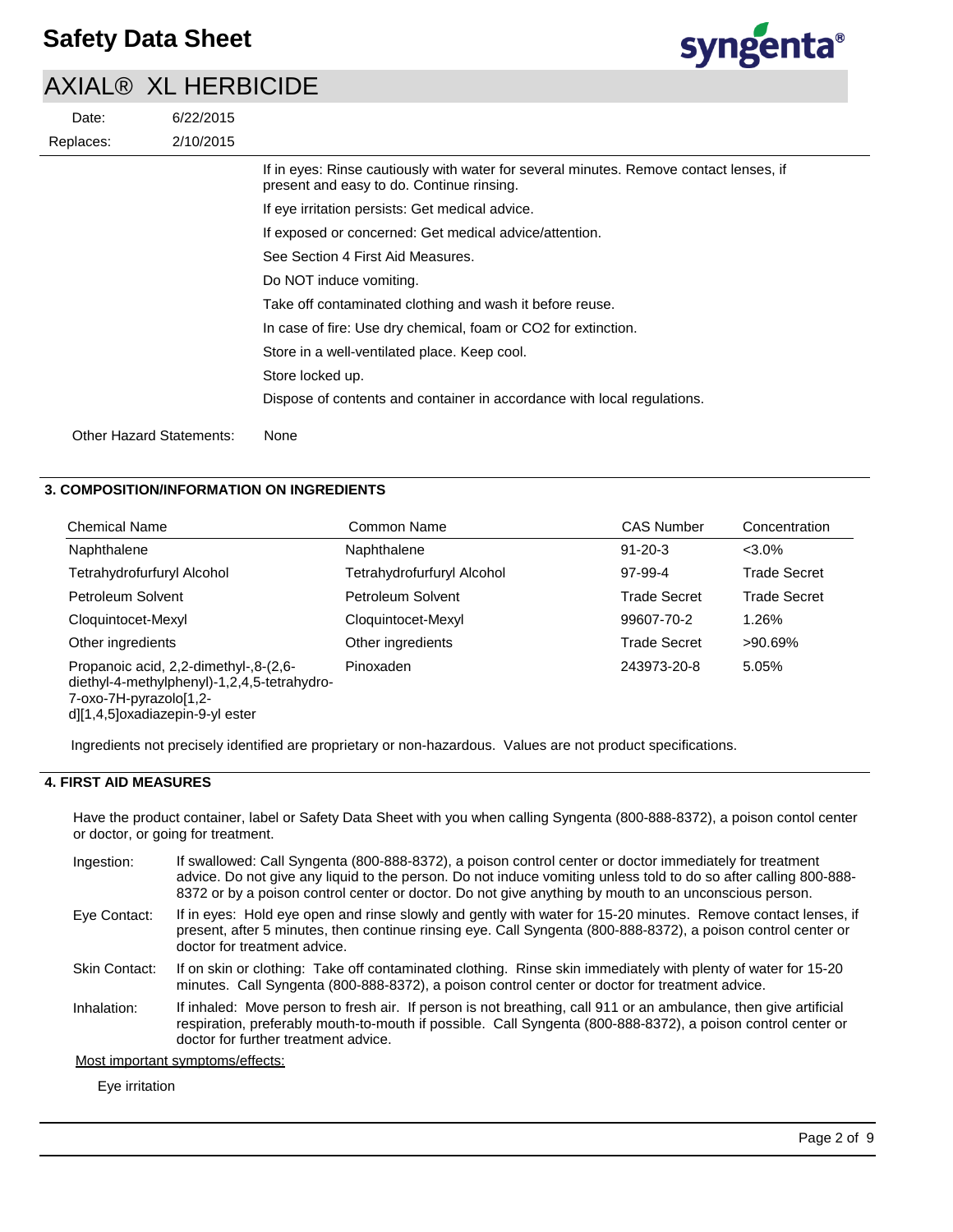# **Safety Data Sheet**

# AXIAL® XL HERBICIDE

Date:

6/22/2015

2/10/2015 Replaces:

Skin irritation

Indication of immediate medical attention and special treatment needed:

There is no specific antidote if this product is ingested.

Treat symptomatically.

Contains petroleum distillate - vomiting may cause aspiration pneumonia.

# **5. FIRE FIGHTING MEASURES**

Suitable (and unsuitable) extinguishing media:

Use dry chemical, foam or CO2 extinguishing media. If water is used to fight fire, dike and collect runoff.

Specific Hazards:

Combustible liquid. Can release vapors that form explosive mixtures at temperatures at or above the flash point. Heavy vapors can flow along surfaces to distant ignition sources and flash back.

During a fire, irritating and possibly toxic gases may be generated by thermal decomposition or combustion.

Special protective equipment and precautions for firefighters:

Wear full protective clothing and self-contained breathing apparatus. Evacuate nonessential personnel from the area to prevent human exposure to fire, smoke, fumes or products of combustion.

# **6. ACCIDENTAL RELEASE MEASURES**

Personal precautions, protective equipment, and emergency procedures:

Follow exposure controls/personal protection outlined in Section 8.

Methods and materials for containment and cleaning up:

Control the spill at its source. Contain the spill to prevent from spreading or contaminating soil or from entering sewage and drainage systems or any body of water. Clean up spills immediately, observing precautions outlined in Section 8. Cover entire spill with absorbing material and place into compatible disposal container. Scrub area with hard water detergent (e.g. commercial products such as Tide, Joy, Spic and Span). Pick up wash liquid with additional absorbent and place into compatible disposal container. Once all material is cleaned up and placed in a disposal container, seal container and arrange for disposition.

### **7. HANDLING AND STORAGE**

Precautions for safe handling:

Store the material in a well-ventilated, secure area out of reach of children and domestic animals. Do not store food, beverages or tobacco products in the storage area. Prevent eating, drinking, tobacco use, and cosmetic application in areas where there is a potential for exposure to the material. Wash thoroughly with soap and water after handling.

Conditions for safe storage, including any incompatibilities:

Store locked up.

### **8. EXPOSURE CONTROLS/PERSONAL PROTECTION**

### **THE FOLLOWING RECOMMENDATIONS FOR EXPOSURE CONTROLS/PERSONAL PROTECTION ARE INTENDED FOR THE MANUFACTURE, FORMULATION AND PACKAGING OF THIS PRODUCT.**

# **FOR COMMERCIAL APPLICATIONS AND/OR ON-FARM APPLICATIONS CONSULT THE PRODUCT LABEL.**

Occupational Exposure Limits:

| <b>Chemical Name</b> | OSHA PEL   | <b>ACGIH TLV</b>  | Other      | Source       |
|----------------------|------------|-------------------|------------|--------------|
| Naphthalene          | 10 ppm TWA | 10 ppm TWA (skin) | 10 ppm TWA | <b>NIOSH</b> |
|                      |            |                   |            | Page 3 of 9  |

# syngenta®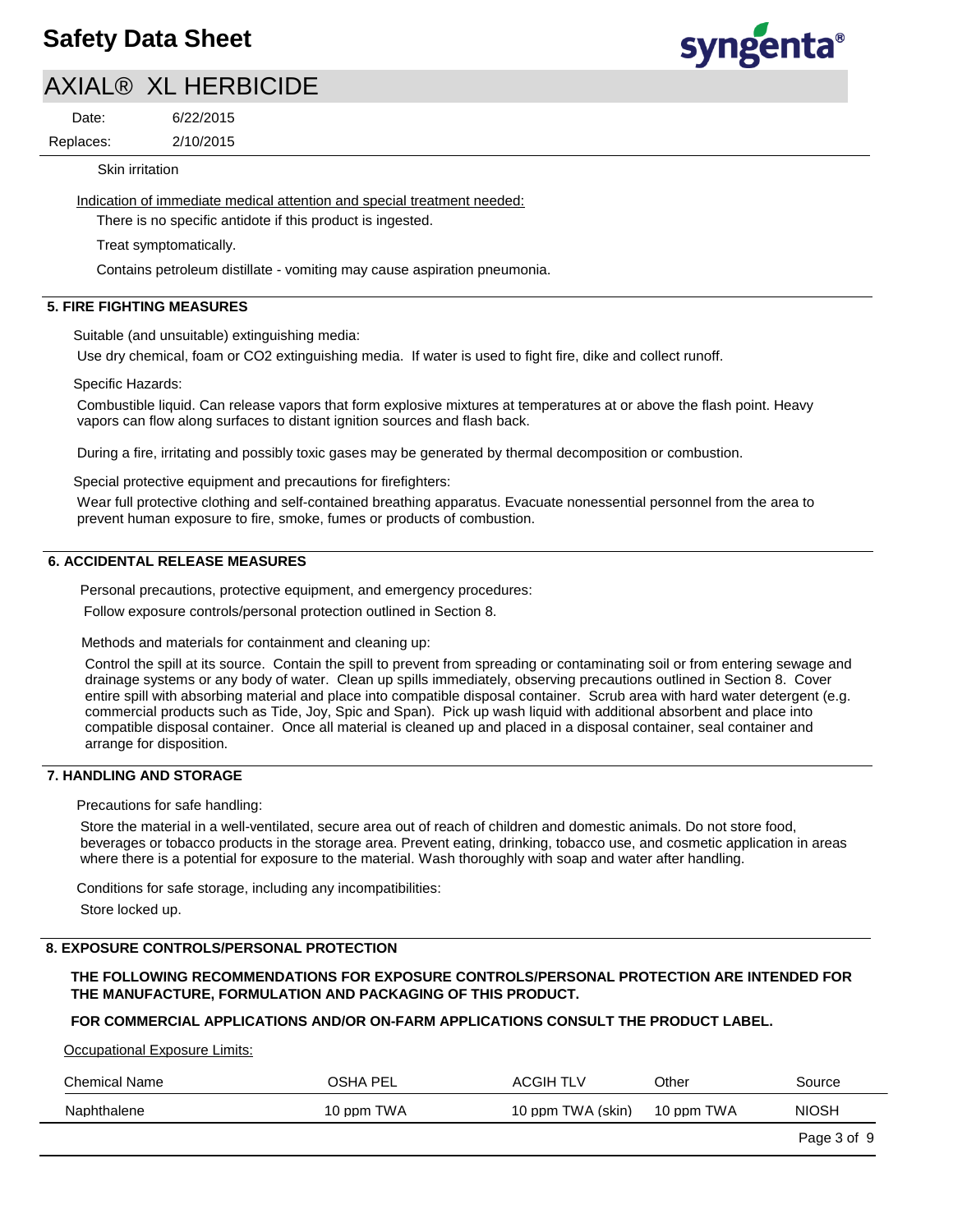| Date:     | 6/22/2015 |
|-----------|-----------|
| Replaces: | 2/10/2015 |



| Tetrahydrofurfuryl Alcohol | Not Established | Not Established | 0.5 ppm TWA                                | $ -$<br>AIHA   |
|----------------------------|-----------------|-----------------|--------------------------------------------|----------------|
| Petroleum Solvent          | Not Established | Not Established | 50 mg/m <sup>3</sup> (8 ppm)<br><b>TWA</b> | Manufacturer   |
| Cloquintocet-Mexyl         | Not Established | Not Established | 5 mg/m <sup>3</sup> TWA                    | Syngenta       |
| Other ingredients          | Not Applicable  | Not Applicable  | Not Applicable                             | Not Applicable |
| Pinoxaden                  | Not Established | Not Established | (ceiling)<br>$0.1 \text{ mg/m}^3$          | Syngenta       |

# Appropriate engineering controls:

Use effective engineering controls to comply with occupational exposure limits (if applicable).

### Individual protection measures:

#### Ingestion:

Prevent eating, drinking, tobacco usage and cosmetic application in areas where there is a potential for exposure to the material. Wash thoroughly with soap and water after handling.

#### Eye Contact:

Where eye contact is likely, use chemical splash goggles.

#### Skin Contact:

Where contact is likely, wear chemical-resistant gloves (such as barrier laminate, nitrile rubber, neoprene rubber or Viton), coveralls, socks and chemical-resistant footwear.

#### Inhalation:

A combination particulate/organic vapor respirator should be used until effective engineering controls are installed to comply with occupational exposure limits, or until exposure limits are established. Use a NIOSH certified respirator with an organic vapor (OV) cartridge or canister with any R, P or HE filter.

Use a self-contained breathing apparatus in cases of emergency spills, when exposure levels are unknown, or under any circumstances where air-purifying respirators may not provide adequate protection.

# **9. PHYSICAL AND CHEMICAL PROPERTIES**

| Appearance: Yellow orange to orange brown liquid                    |
|---------------------------------------------------------------------|
| Odor: Aromatic                                                      |
| Odor Threshold: Not Available                                       |
| pH: 3 - 7 @ 1% w/v                                                  |
| Melting point/freezing point: Not Applicable                        |
| Initial boiling point and boiling range: Not Available              |
| Flash Point (Test Method):<br>174°F                                 |
| Flammable Limits (% in Air):<br>Not Available                       |
| Flammability:<br>Combustible liquid                                 |
| $3.5 \times 10(-9)$ mmHg @ 77°F (25°C)<br>Vapor Pressure: Pinoxaden |
| Vapor Density: Not Available                                        |
| Relative Density: $0.989$ g/ml @ 68°F (20°C)                        |
| Solubility (ies): Pinoxaden 200 mg/l @ 77°F (25°C)                  |
| Partition coefficient: n-octanol/water: Not Available               |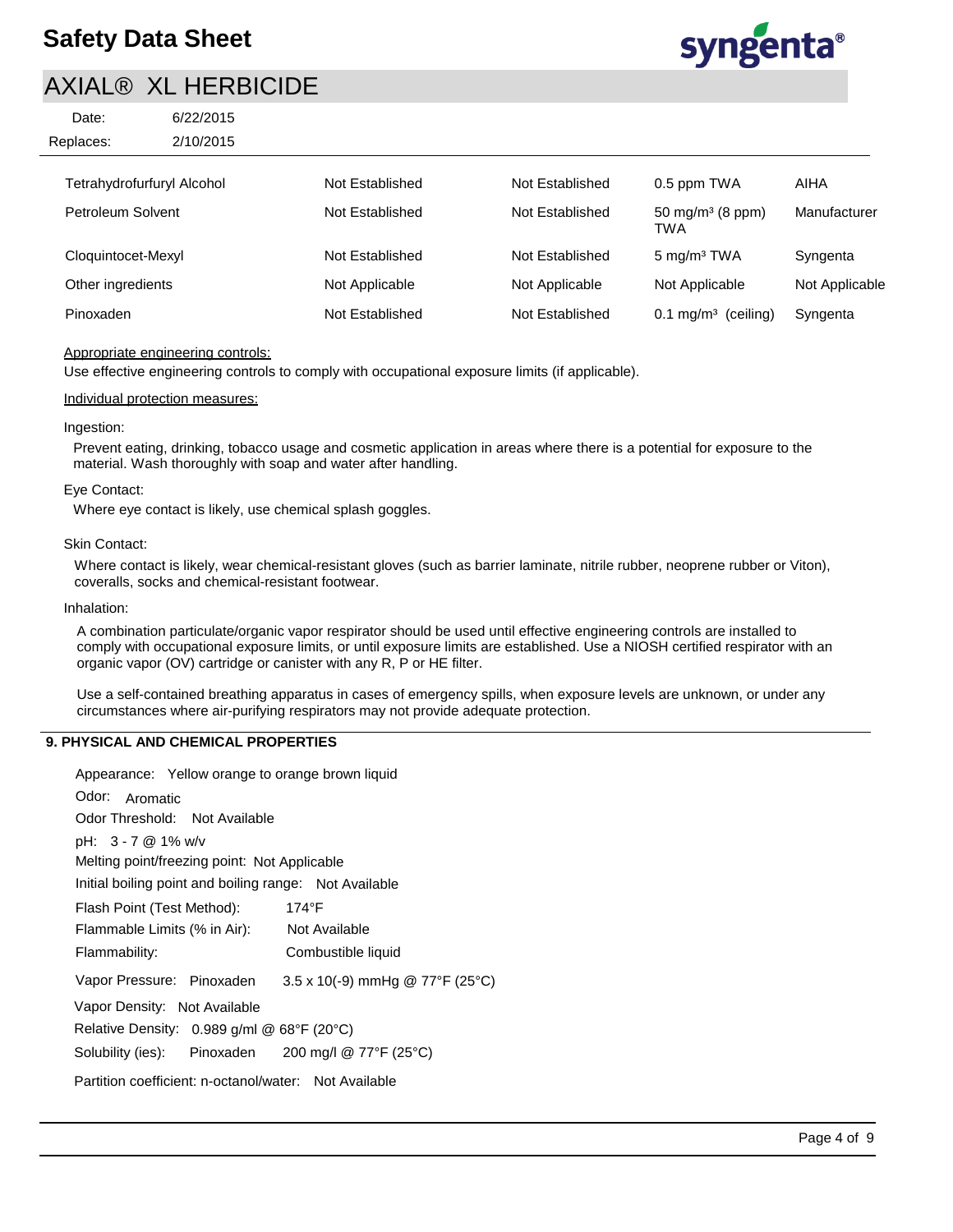# **Safety Data Sheet**

# AXIAL® XL HERBICIDE

2/10/2015 6/22/2015 Replaces: Date:

Autoignition Temperature: Not Available

Decomposition Temperature: Not Available

Viscosity: Not Available

Other: None

# **10. STABILITY AND REACTIVITY**

Reactivity: Not reactive.

Chemical stability: Stable under normal use and storage conditions.

Possibility of hazardous reactions: Will not occur.

Conditions to Avoid: None known.

Incompatible materials: None known.

Hazardous Decomposition Products: None known.

# **11. TOXICOLOGICAL INFORMATION**

Health effects information

Likely routes of exposure: Dermal, Inhalation

Symptoms of exposure: Eye irritation, Skin irritation

Delayed, immediate and chronic effects of exposure: Possible carcinogenicity, Eye irritation, Skin irritation

# Numerical measures of toxicity (acute toxicity/irritation studies (finished product))

| Ingestion:                 | Oral (LD50 Female Rat) :      | > 5000 mg/kg body weight    |
|----------------------------|-------------------------------|-----------------------------|
| Dermal:                    | Dermal (LD50 Rat) :           | > 5000 mg/kg body weight    |
| Inhalation:                | Inhalation (LC50 Rat):        | $> 2.53$ mg/l air - 4 hours |
| Eye Contact:               | Mildly Irritating (Rabbit)    |                             |
| <b>Skin Contact:</b>       | Severely Irritating (Rabbit)  |                             |
| <b>Skin Sensitization:</b> | Not a Sensitizer (Guinea Pig) |                             |

# Reproductive/Developmental Effects

Pinoxaden: Teratogenicity: Not teratogenic in rats or rabbits. Reproduction: No reproductive effects observed.

Chronic/Subchronic Toxicity Studies

Pinoxaden: Subchronic: Predominantly kidney and liver effects at high doses. Chronic: Predominantly kidney and liver effects at high doses. Neurotoxicity: No neurotoxic effects (acute or subchronic).

# **Carcinogenicity**

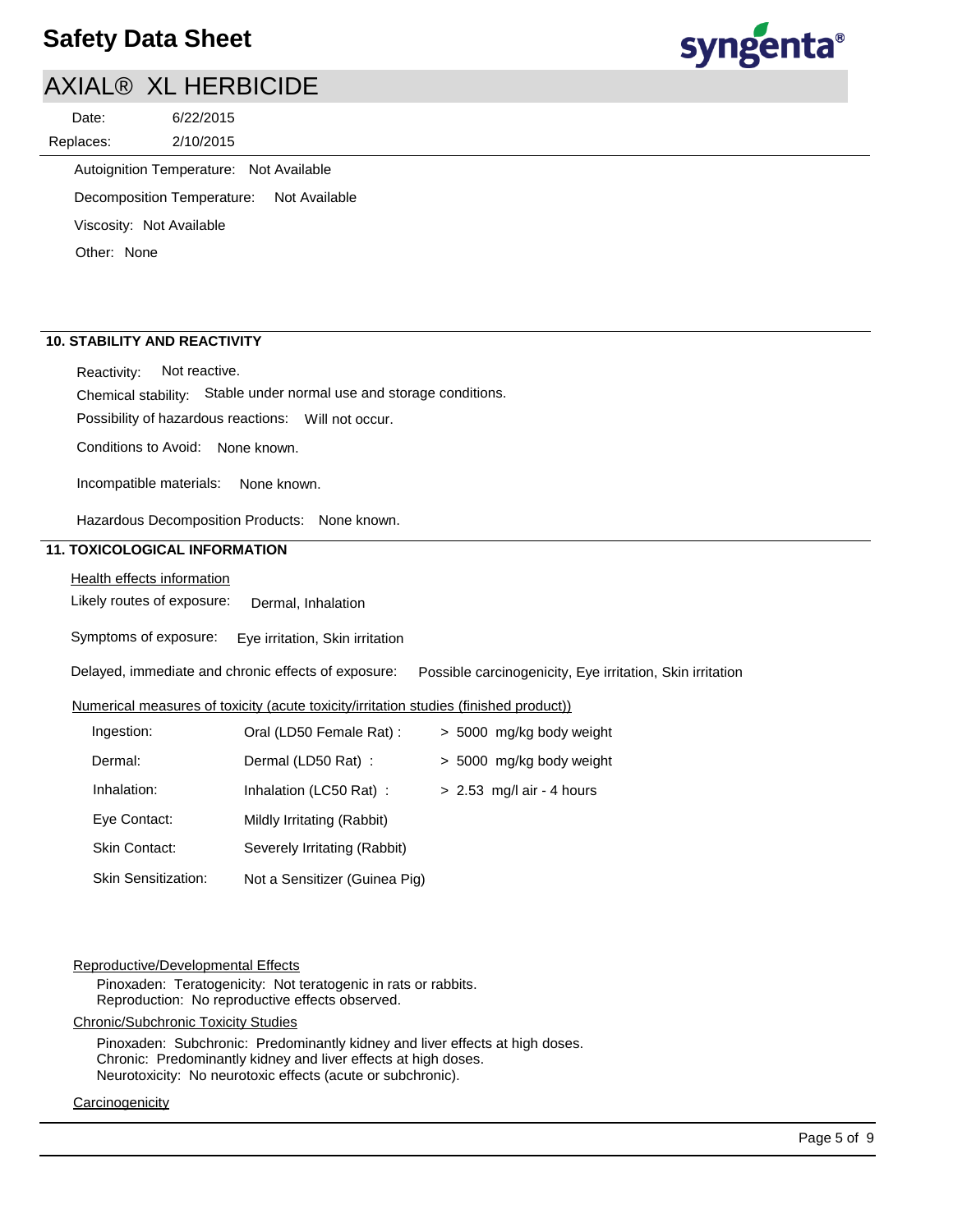

Date:

2/10/2015 6/22/2015 Replaces:<br>————————————————————

Pinoxaden: No compound-related tumors in rats or mice.

| <b>Chemical Name</b>                                                                                                                             | NTP/IARC/OSHA Carcinogen |
|--------------------------------------------------------------------------------------------------------------------------------------------------|--------------------------|
| Naphthalene                                                                                                                                      | See "Toxicity", Sec. 11  |
| Tetrahydrofurfuryl Alcohol                                                                                                                       | No                       |
| Petroleum Solvent                                                                                                                                | No                       |
| Cloquintocet-Mexyl                                                                                                                               | No                       |
| Other ingredients                                                                                                                                | No                       |
| Propanoic acid, 2,2-dimethyl-,8-(2,6-diethyl-4- No<br>methylphenyl)-1,2,4,5-tetrahydro-7-oxo-7H-<br>pyrazolo[1,2-d][1,4,5]oxadiazepin-9-yl ester |                          |

#### Other Toxicity Information

None

### Toxicity of Other Components

### Cloquintocet-Mexyl

Causes mild eye and skin irritation. Toxic if inhaled or swallowed. May cause sensitization by skin contact.

#### Naphthalene

Exposure to naphthalene can cause cataracts, liver damage, kidney failure, respiratory failure, hematuria, anemia, damage to red blood cells, leukocytosis, or coma.

- Carcinogen Status:
- NTP: Anticipated Carcinogen

IARC: Group 2B Possible Human Carcinogen

#### Other ingredients

Not Applicable

#### Petroleum Solvent

Repeated exposure may case skin dryness or cracking. If swallowed, may be aspirated and cause lung damage. May be irritating to the eyes, nose, throat and lungs.

Breathing of high vapor concentrations may cause central nervous system (CNS) depression resulting in dizziness, light-headedness, headache, nausea and loss of coordination.

#### Tetrahydrofurfuryl Alcohol

Acute exposure causes slight irritation of the skin. Prolonged exposure may cause mild nervous system effects, liver and kidney damage.

### Target Organs

| Active Ingredients          |                                                                        |
|-----------------------------|------------------------------------------------------------------------|
| Pinoxaden:                  | Kidney                                                                 |
| Inert Ingredients           |                                                                        |
| Cloquintocet-Mexyl:         | Eye, skin, lung, digestive tract                                       |
| Naphthalene:                | Eye, liver, kidney, respiratory tract, blood, CNS                      |
| Other ingredients:          | Not Applicable                                                         |
| Petroleum Solvent:          | Respiratory tract, stomach, liver, thyroid, urinary bladder, CNS, skin |
| Tetrahydrofurfuryl Alcohol: | Skin, central nervous system, liver, kidney                            |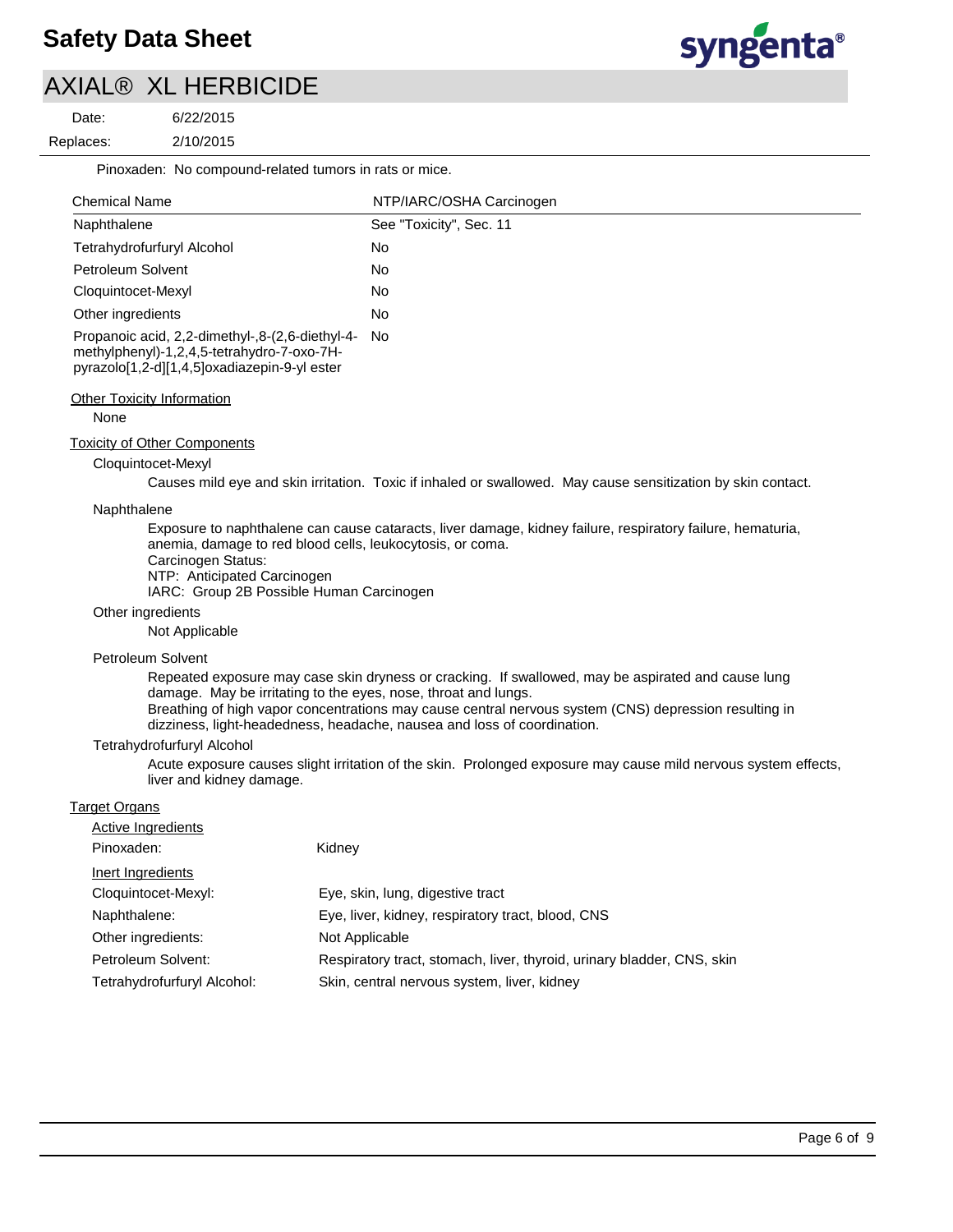2/10/2015 6/22/2015 Replaces: Date:



# **12. ECOLOGICAL INFORMATION**

Eco-Acute Toxicity

Pinoxaden:

Fish (Rainbow Trout) 96-hour LC50 10.3 mg/l (Dynamic conditions) Green Algae 72-hour ErC50 41 mg/l Invertebrate (Water Flea) Daphnia Magna 48-hour EC50 52 mg/l

Environmental Fate

### Pinoxaden:

The information presented here is for the active ingredient, pinoxaden. Compound degrades rapidly in the environment with a DT50 of less than 5 days in field and laboratory studies.

# **13. DISPOSAL CONSIDERATIONS**

### Disposal:

Do not reuse product containers. Dispose of product containers, waste containers, and residues according to local, state, and federal health and environmental regulations.

Characteristic Waste: Not Applicable

Listed Waste: Not Applicable

### **14. TRANSPORT INFORMATION**

DOT Classification

Ground Transport - NAFTA < 119 gal: Not regulated > 119 gal: Proper Shipping Name: Compounds, Weed Killing, Liquid, (Naphthalene) Hazard Class: Combustible liquid Identification Number: NA 1993 Packing Group: PG III RQ > 375 gallons (for naphthalene)

**Comments** 

Water Transport - International Proper Shipping Name: Environmentally Hazardous Substance, Liquid, N.O.S. (Cloquintocet-Mexyl, Naphthalene), Marine Pollutant Hazard Class: Class 9 Identification Number: UN 3082 Packing Group: PG III

Air Transport Proper Shipping Name: Environmentally Hazardous Substance, Liquid, N.O.S. (Cloquintocet-Mexyl, Naphthalene) Hazard Class: Class 9 Identification Number: UN 3082 Packing Group: PG III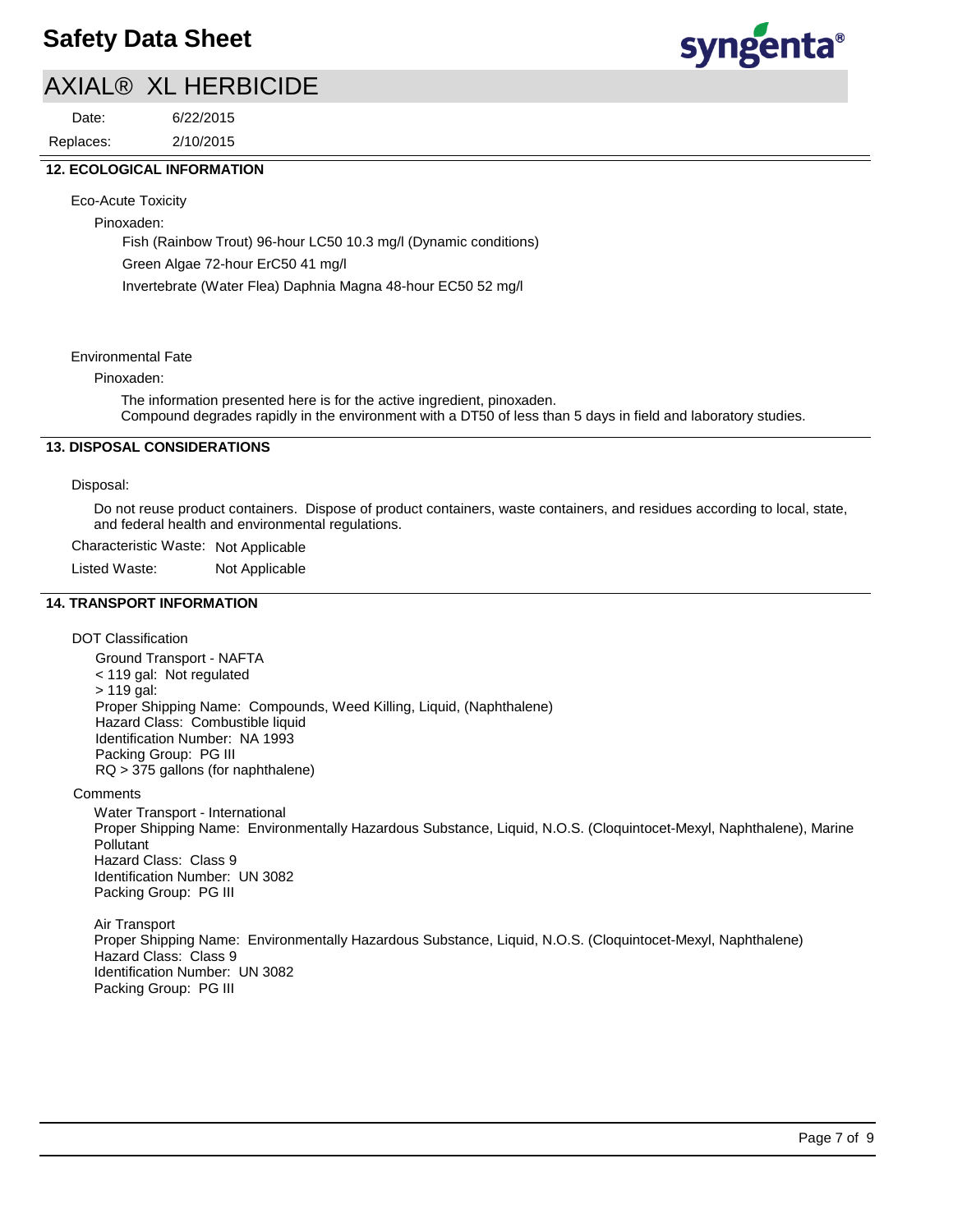2/10/2015 6/22/2015 Replaces: Date:



### **15. REGULATORY INFORMATION**

#### Pesticide Registration:

This chemical is a pesticide product registered by the Environmental Protection Agency and is subject to certain labeling requirements under federal pesticide law. These requirements differ from the classification criteria and hazard information required for safety data sheets, and for workplace labels of non-pesticide chemicals. Following is the hazard information as required on the pesticide label:

Warning: Causes skin irritation. Do not get on skin or clothing. Causes moderate eye irritation. Avoid contact with eyes. Harmful if swallowed or inhaled. Wash thoroughly with soap and water after handling and before eating, drinking, chewing gum, or using tobacco. Remove and wash contaminated clothing before reuse.

EPA Registration Number(s):

100-1256

EPCRA SARA Title III Classification:

| Section 311/312 Hazard Classes: | Acute Health Hazard |
|---------------------------------|---------------------|
|                                 | Fire Hazard         |
|                                 |                     |

Section 313 Toxic Chemicals: Naphthalene <3.0% (CAS No. 91-20-3)

California Proposition 65:

This Product contains trace amounts of chemicals, known to the State of California to cause cancer and birth defects or other reproductive harm, as unintended impurities resulting from other entities manufacturing or processing operations which Syngenta cannot control.

CERCLA/SARA 304 Reportable Quantity (RQ):

Report product spills > 375 gal (based on naphthalene [RQ = 100 lbs.] content in the formulation)

RCRA Hazardous Waste Classification (40 CFR 261):

Not Applicable

TSCA Status:

Exempt from TSCA, subject to FIFRA

# **16. OTHER INFORMATION**

| NFPA Hazard Ratings            |   | <b>HMIS Hazard Ratings</b> |         | ١O      | Minimal  |
|--------------------------------|---|----------------------------|---------|---------|----------|
| Health:                        |   | Health:                    |         |         | Slight   |
| Flammability:                  |   | Flammability:              | 2       |         | Moderate |
| Instability:                   | 0 | Reactivity:                | 0       | 13      | Serious  |
| Syngenta Hazard Category: C.S. |   |                            | 14      | Extreme |          |
|                                |   |                            | $\star$ | Chronic |          |
|                                |   |                            |         |         |          |

For non-emergency questions about this product call:

1-800-334-9481

| Original Issued Date:                                                                            | 11/12/2009 |           |                                                                                                  |  |
|--------------------------------------------------------------------------------------------------|------------|-----------|--------------------------------------------------------------------------------------------------|--|
| <b>Revision Date:</b>                                                                            | 6/22/2015  | Replaces: | 2/10/2015                                                                                        |  |
| Section(s) Revised: 2.4.11                                                                       |            |           |                                                                                                  |  |
| However, no guarantee or warranty of any kind, expressed or implied, is made with respect to the |            |           | The information and recommendations contained herein are based upon data believed to be correct. |  |

information contained herein.